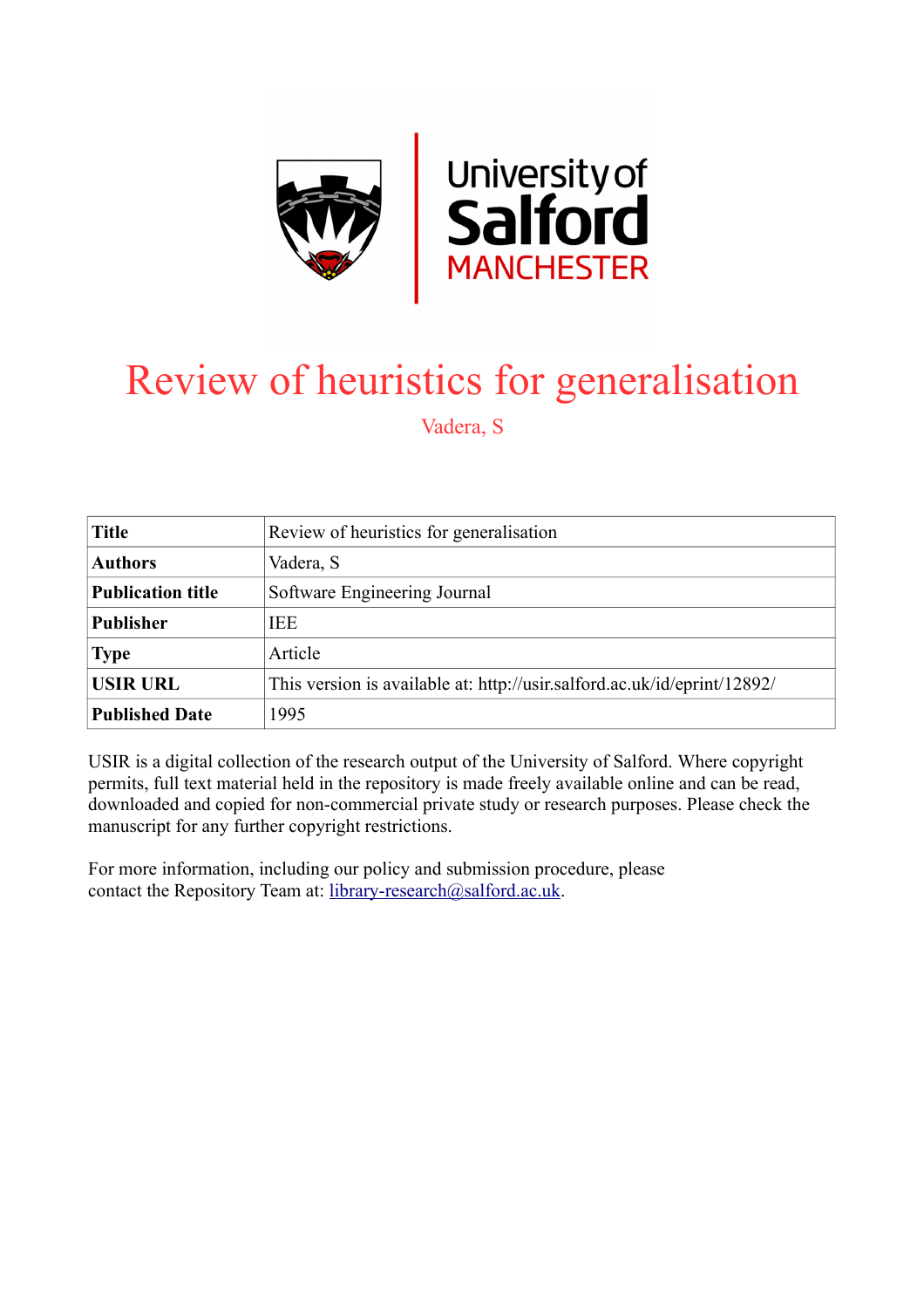Author version of paper:

 Sunil Vadera, Review of heuristics for generalisation, published in the IEE Software Engineering Journal, July 1995, pp 118-123

## Review of heuristics for generalisation

Sunil Vadera S.Vadera@salford.ac.uk University of Salford

#### Abstract

Proof by induction plays a central role in showing that recursive programs satisfy their specification. Sometimes a key step is to generalise a lemma so that its inductive proof is easier. Existing heuristics for generalisation for induction are examined. The applicability of heuristics for generalisation is also examined, and it is shown that the kind of examples on which some of the heuristics work best form a well defined class of problems. A class of generalisation problems is identified for which none of the methods work, and directions for future research are provided.

## 1 Introduction to generalisation

#### 1.1 Motivation

Formal methods have been advocated as a way of increas-ing the reliability of the developed software. The use of formal methods first involves developing a specification. Development steps or refinements are then made towards an implementation. A key advantage of using a formal method is that we can prove that the development steps are correct with respect to their specification. The initial specification and the early development steps often involve recursive functions (e.g. in specifications [1]). Hence, in using formal methods, we may need to prove that recur-sive functions satisfy their specification. A common way of carrying out such proofs is to use induction. Proof by induction proceeds in two stages. First, the base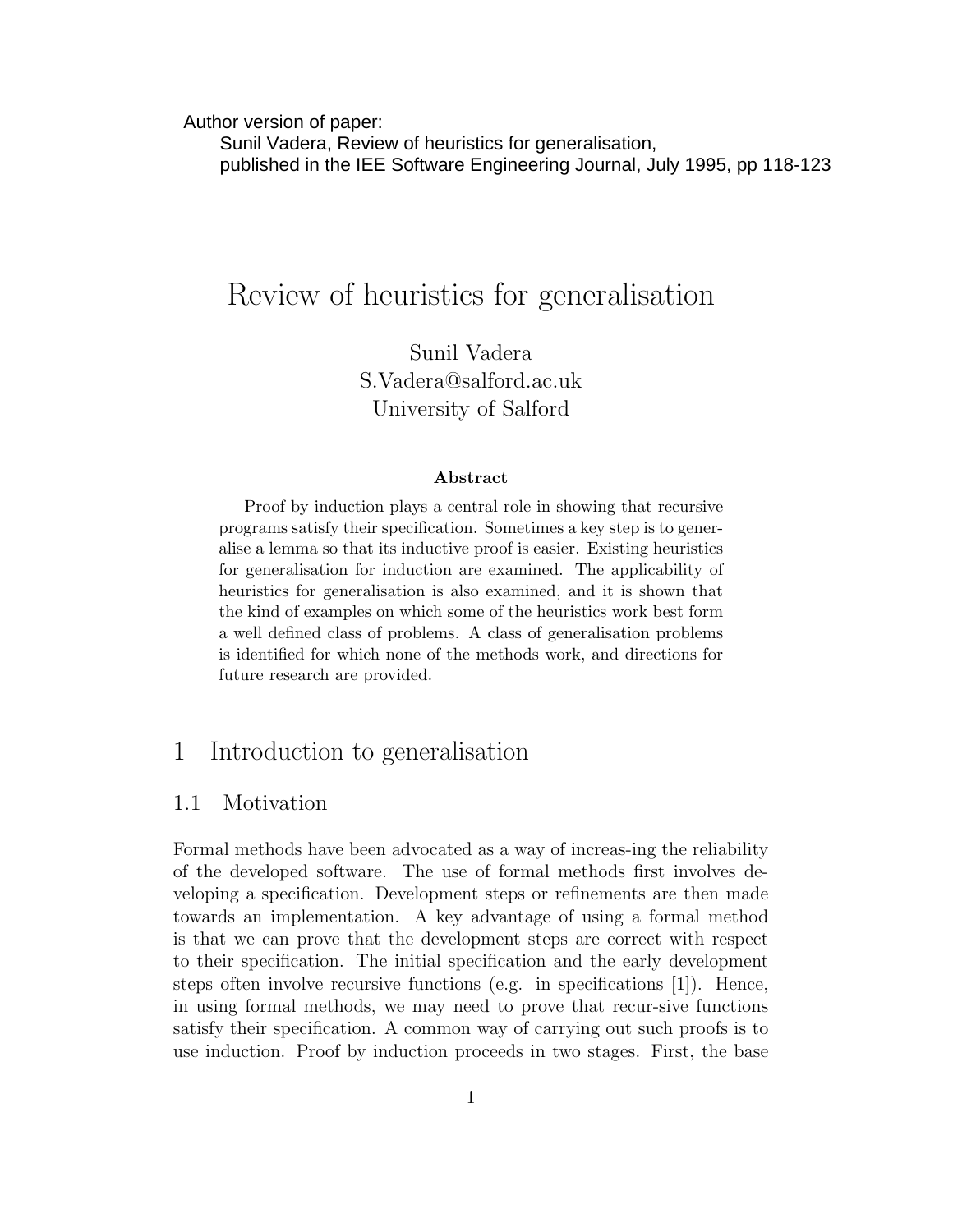case is proved, and then an induction step is proved. Normally, the base case is easily established. The induction step proceeds by replacing function applications by the recursive part(s) of their definition (i.e. by unfolding) and relies on the fact that the induction hypothesis can be used at some stage during the proof. Sometimes, the unfolding process does not yield a property in a form that can utilise the induction hypothesis.

#### Example: fact

As an example, consider how one might attempt to prove that the following two functions, which are intended to compute the factorial function, are equivalent.

$$
f: \mathbf{N} \to \mathbf{N}
$$
  

$$
f(x) \triangleq \text{if } x = 0 \text{ then } 1 \text{ else } f(x-1) * x
$$
  

$$
g: \mathbf{N} \times \mathbf{N} \to \mathbf{N}
$$
  

$$
g(x, y) \triangleq \text{if } x = 0 \text{ then } y \text{ else } g(x-1, x * y)
$$

That is, we need to prove:

$$
g(x,1) = f(x)
$$

The first step in carrying out an inductive proof is to select an appropriate induction rule. In this thesis we do not discuss the problem of selecting an appropriate induction scheme automatically. Instead we select an appropriate rule where necessary. For this problem, suppose we use the following induction rule ([1]):

$$
p(0);
$$
  

$$
n \in \mathbf{N}, p(n) \vdash p(n+1)
$$
  

$$
n \in \mathbf{N} \vdash p(n)
$$

Then our proof attempt proceeds as follows.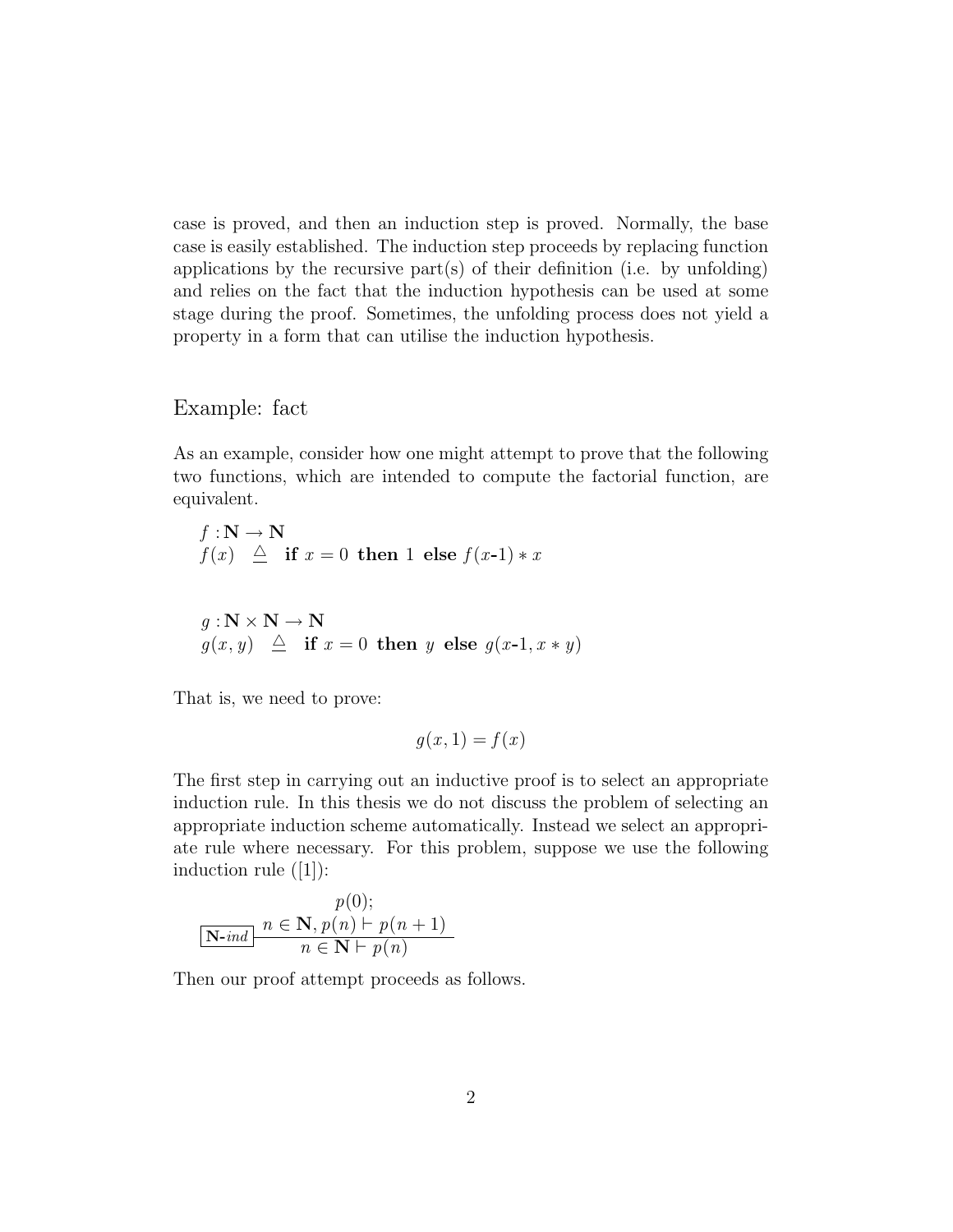#### Proof Attempt

#### Base Case

Since  $f(0) = 1$  and  $g(0, 1) = 1$  we conclude that the base case is true.

#### Induction Step

Assume  $g(n, 1) = f(n)$  is true for an arbitrary  $n \in \mathbb{N}$ . We need to show that:

$$
g(n + 1, 1) = f(n + 1).
$$

Unfolding the left hand side and simplifying gives:

$$
g(n,(n+1)*1).
$$

We cannot use the induction hypothesis on this expression since the second arguments of g in this expression is  $(n + 1) * 1$  while the second argument of the left hand side of the hypothesis requires it to be 1. Hence, our proof has been obstructed.

We can, however prove the more general result:

$$
g(x, y) = f(x) * y
$$

as follows.

## Proof of the Generalised lemma

Base Case

Since  $f(0) = 1$  and  $g(0, y) = y$  we conclude that  $g(0, y) = f(0) * y$ .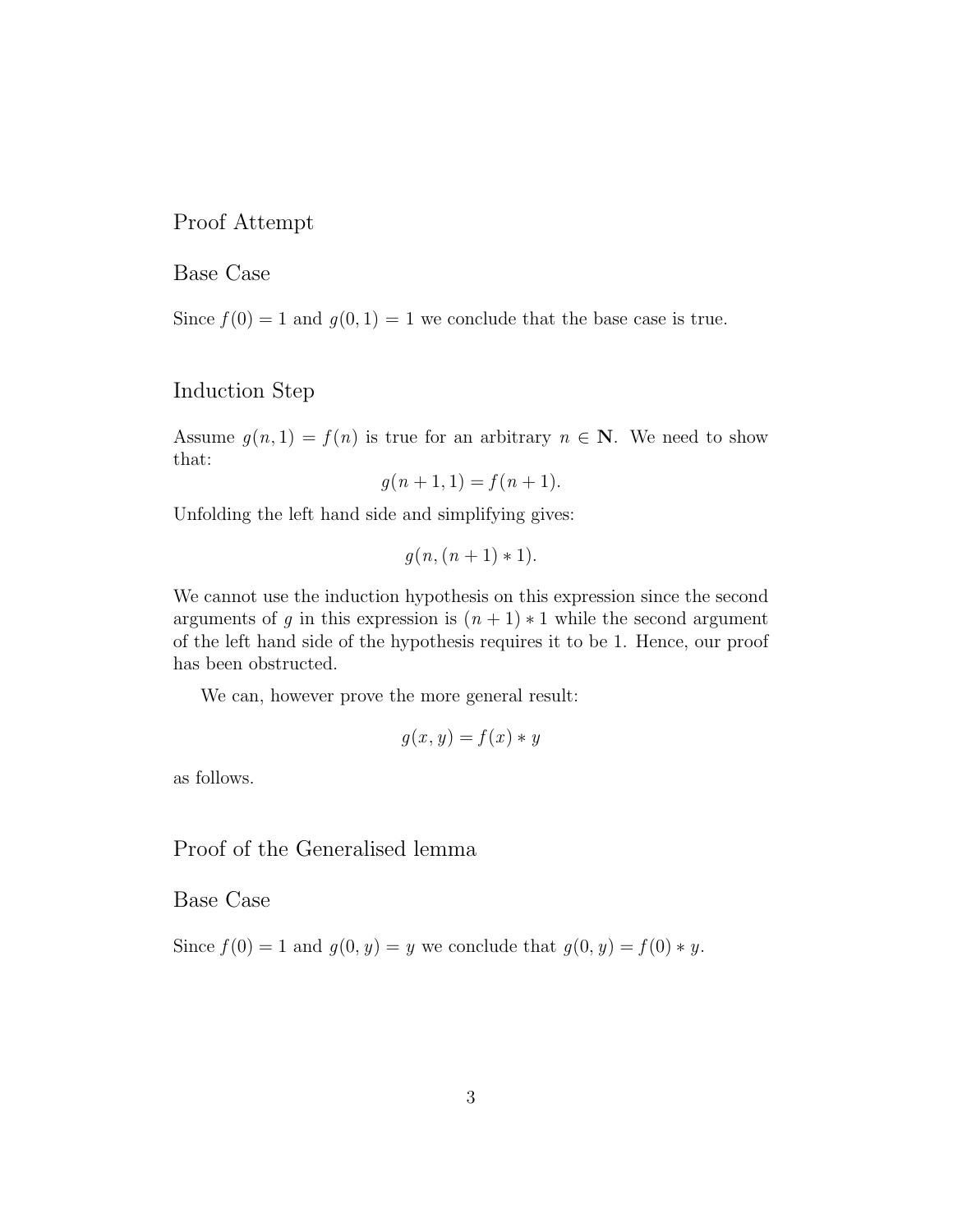#### Induction Step

Assume  $q(n, y) = f(n) * y$  is true for an arbitrary  $n \in \mathbb{N}$ , and any  $y \in \mathbb{N}$ . We need to show that:

$$
g(n + 1, y) = f(n + 1) * y.
$$

Unfolding the left hand side and simplifying gives:

$$
g(n,(n+1)*y).
$$

Now applying the induction hypothesis, we can rewrite this to:

$$
f(n) * (n+1) * y.
$$

Folding  $f(n) * (n+1)$  to  $f(n+1)$  now enables us to obtain:

$$
f(n+1) * y.
$$

Hence we have carried out the induction step.

Further this can be specialised to original lemma:

$$
g(x,1) = f(x)
$$

by setting  $y$  to 1 and simplifying.

As this example illustrates, generalising a lemma can result in a lemma that is easier to prove. We now give a working definition of generalisation.

#### Definition of Generalisation

Generalisation is the process of going from the consideration of a set of objects to a larger set [2]. Hence, we say that a lemma  $L_1$  is a *generalisation* of a lemma  $L_2$  if  $L_1$  can be specialised to  $L_2$  by restricting the set of objects under consideration by  $L_1$ . Thus in the above example, the lemma  $g(x, y) =$  $f(x) * y$  is more general than  $g(x, 1) = f(x)$  because the latter is obtained by restricting the  $y$  in the former to 1 (and simplifying).

As a more general lemma applies in more circum-stances, then an induction hypothesis should also be applicable in more cases when an inductive proof is attempted. Furthermore, as the use of the induction hypothesis is an important step in an inductive proof, we can expect an inductive proof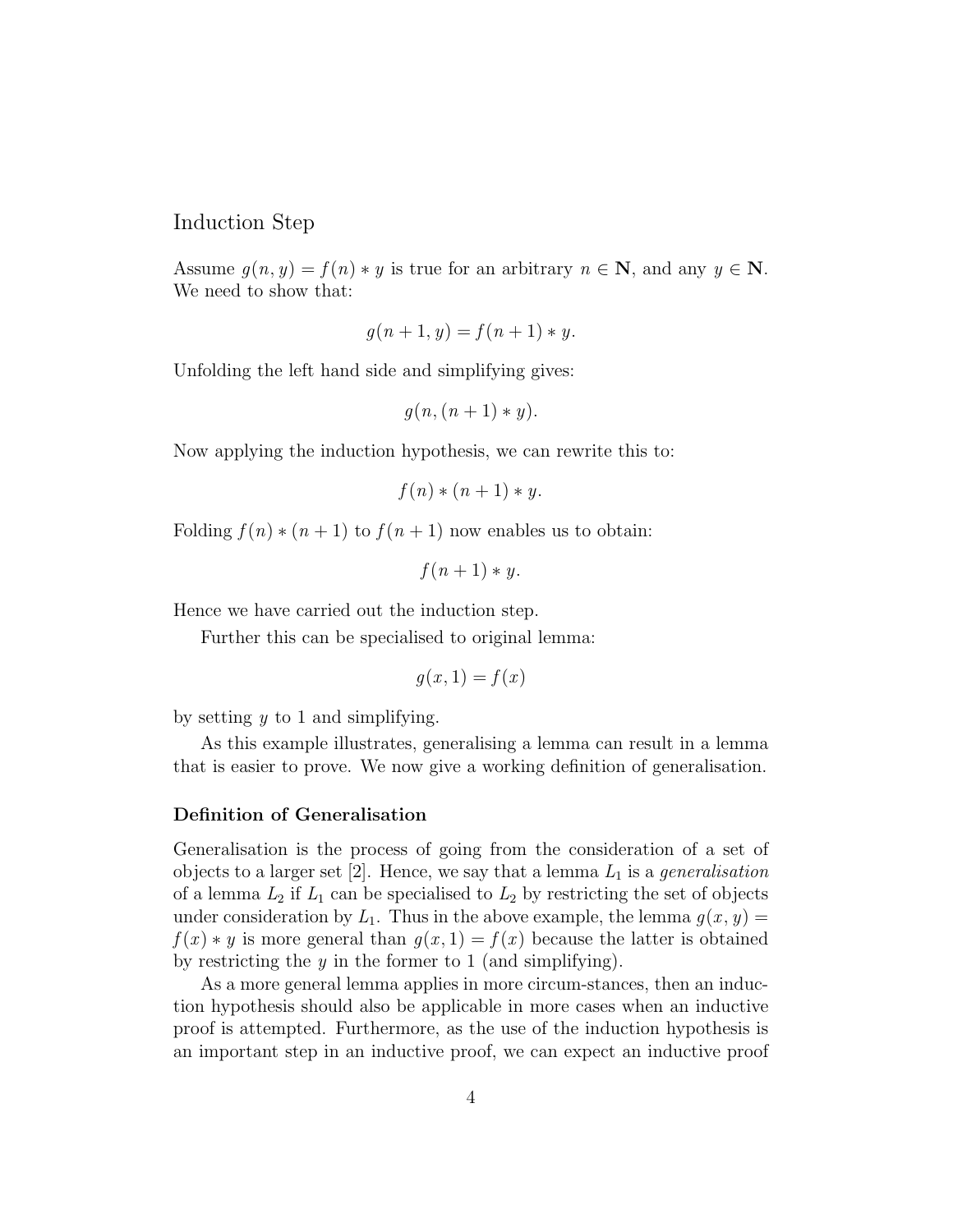of a more general lemma to be easier than that of a more specialised lemma. Several authors have proposed heuristics for generalisation. In the following, we summarise five published heuristics for generalisation. We examine the success of these heuristics, identify a class of problems for which the methods are most successful, and a class of problems for which the existing heuristics fail. The notation we use is consistent with that found in several texts on VDM [3].

## 1.2 Generalisation of Minimal Common Subterms

Boyer and Moore's theorem proving system [4] is the first notable system to provide a heuristic for generalisation. They use a heuristic that the smallest subterm (excluding variables) that occurs on both sides of a lemma could be generalised to a variable. Such a subterm is known as the minimal common subterm.

#### Example: append-rev

Given the following functions:

 $reverse: X^* \to X^*$ reverse(l)  $\triangleq$  if  $l = []$ then [] else  $append(reverse(\mathbf{tl} \,l), [\mathbf{hd} \, l])$ 

where

 $append: X^* \times X^* \rightarrow X^*$ append(a, b)  $\triangleq$  if  $a = []$ then b else  $(cons(hd a, append(tl a, b)))$ 

show that:

$$
append(reverse(x), append(y, z)) = append(append(reverse(x), y), z).
$$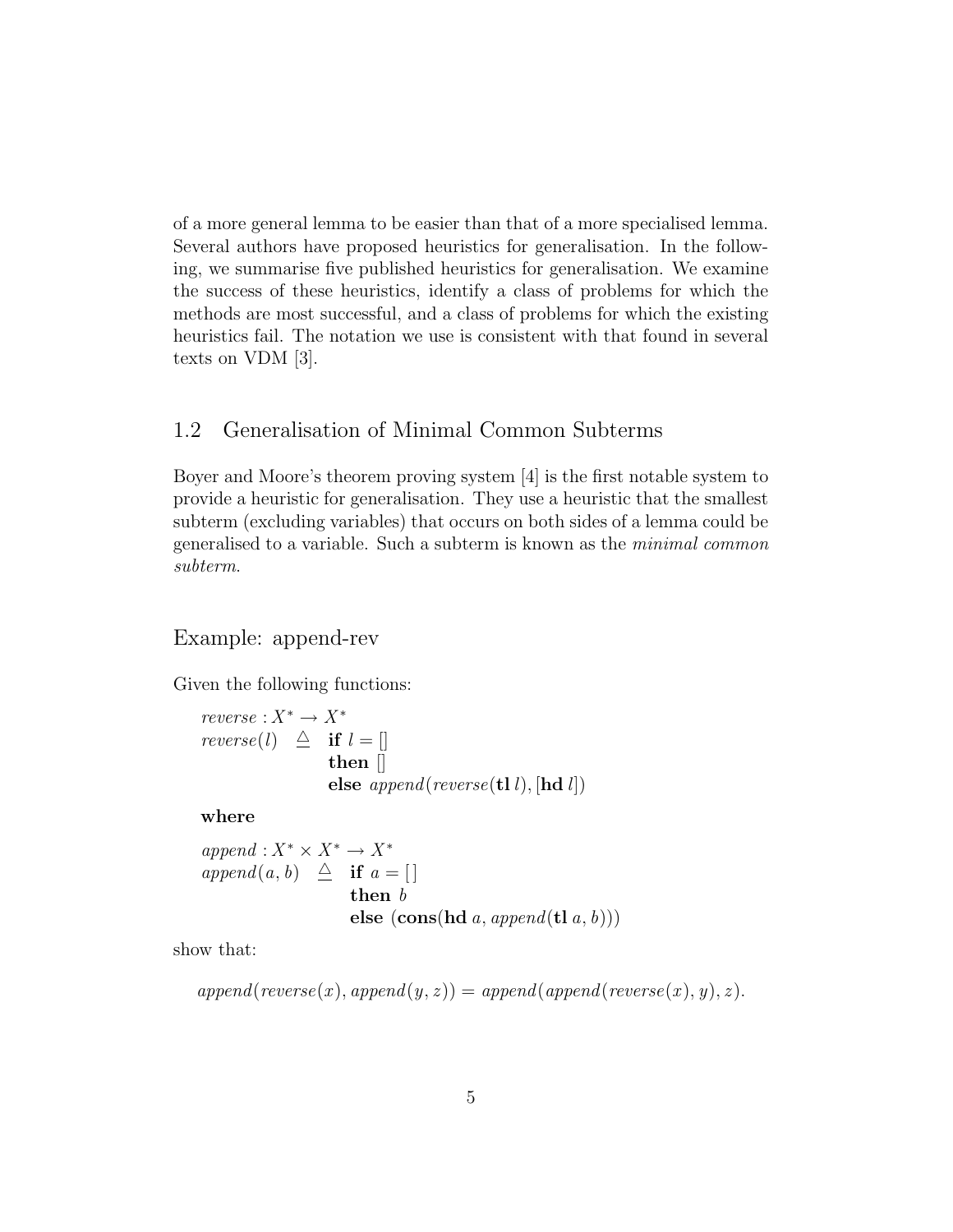The minimal common subterm is  $reverse(x)$ , and one therefore obtains the following generalisation:

$$
append(w, append(y,z)) = append(append(w,y),z).
$$

Boyer and Moore recognize that such a generalisation may lose an important aspect of the lemma and result in an invalid formula. For example, applying the heuristic to:

$$
sort(sort(l)) = sort(l)
$$

where *sort* is some stable sorting scheme, would give the incorrect formula:

$$
sort(x) = x.
$$

To cater for such problems, their theorem proving system requires the user to mark those lemmas that are important properties that should not be lost. A property whose argument matches the minimal common subterm is then added as an assumption to the lemma before generalisation. Thus if the following lemma was marked:

 $ordered(sort(x))$ 

then it would be added as an assumption:

$$
ordered(sort(l)) \Rightarrow sort(sort(l)) = sort(l)
$$

before the generalisation of  $sort(l)$  to give:

$$
ordered(x) \Rightarrow sort(x) = x.
$$

#### 1.3 Generalisation after Unfolding

Boyer and Moore's approach generalises a lemma without using any information about the definition of the functions in the lemma. In contrast, Castaing, Kodratoff, and Degano [5] use an approach that proceeds by unfolding a function definition. The approach, which we label CKD-1, can be summarised as:

1. Choose the induction variable.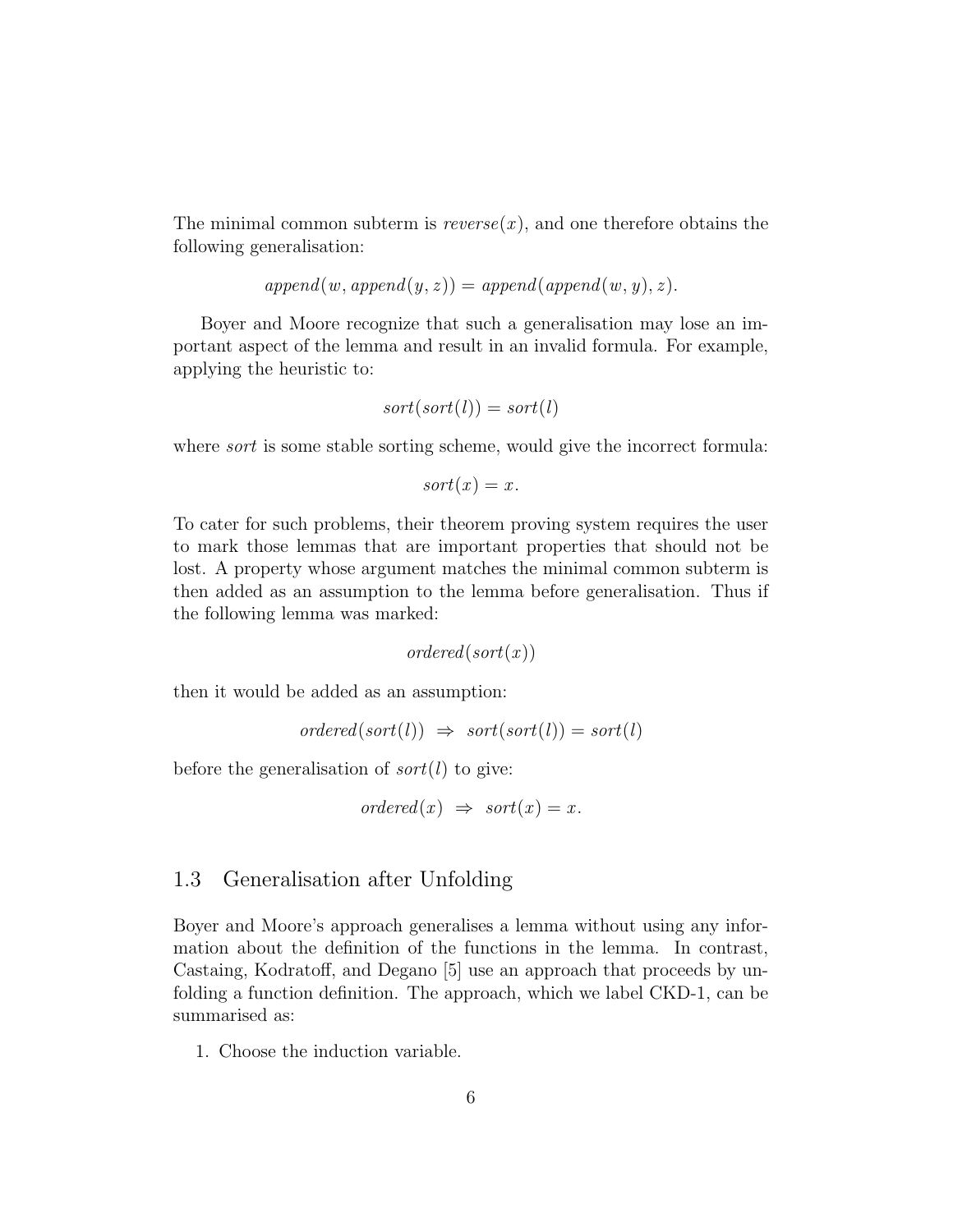- 2. Unfold all function definitions once.
- 3. Generalise any constants and variables excluding those argument positions that correspond to the position of the induction variable. The generalisation performed is a wild generalisation in that a new variable is introduced for each argument position that is generalised. RRplace the induction argument positions by the same new variable.
- 4. In general, the result of the preceding step will be an invalid lemma. This step aims to obtain the relationships between the new variables. These relationships are then used to carry out substitutions on the expression obtained in step 3 in order to compensate for the wild generalisation. The relationships between the new variables may be obtained by tracing the generalised relationship with the induction variable instantiated appropriately.

Example: fact

For our introductory example, the generalisation of  $g(x, 1) = f(x)$  is obtained as follows:

- 1. The induction variable in  $g(x, 1) = f(x)$  is x.
- 2. Unfolding once gives the relationship:

$$
g(x-1, x \ast 1) = f(x-1) \ast x
$$

3. Now generalising gives:

$$
g(x, x2 * x3) = f(x) * x4
$$
 (1)

4. Obtaining relationships:

Taking  $x$  as 0 and evaluating the functions gives:

$$
x2 * x3 = 1 * x4 \tag{2}
$$

Taking  $x$  as 1 and evaluating the functions also gives:

$$
1 * x2 * x3 = 1 * 1 * x4
$$
 (3)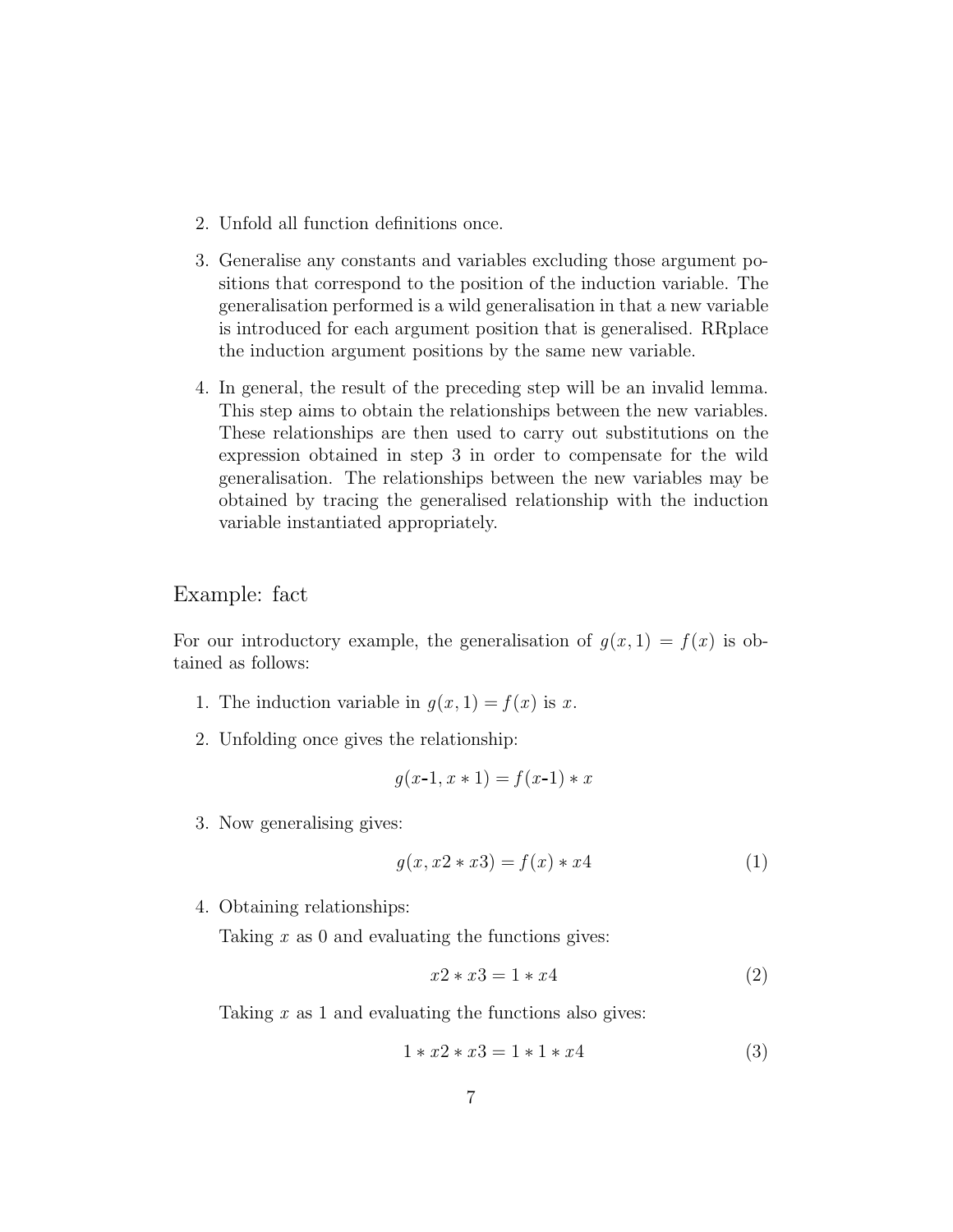At this stage, given that after simplification, one obtains the same relationship in 2 and 3, Castaing et al. [5] advise that we should stop and utilise the relationship. Thus substituting this relationship back into equation 1 gives the generalisation:

$$
g(x, x4) = f(x) * x4
$$

The proof of this more general lemma then follows as given in the introduction.

Castaing, Kodratoff, and Degano [5] give no suggestion for how the induction variable could be identified. They also admit that in general the problem of obtaining and solving the equations is a difficult one. Hence it would be difficult to automate this method in a theorem proving environment.

#### 1.4 Generalisation after Cross-fertilization

When method CKD-1 fails to produce a suitable generalisation, Castaing, Kodratoff, and Degano [5] suggest that the following method (which we label CKD-2) should be attempted:

- 1. Unfold the definitions once. Assuming that the induction variable of at least one of the functions is reduced, one should then use the equality in the hypothesis and produce an equation of one function. This process of using an equality in the hypothesis to remove a term from a goal is known as *cross-fertilisation*  $[4]$ <sup>1</sup>. The choice of which function should be eliminated is left to the user.
- 2. Generalise the equation of one function as in CKD-1. Discover the relationship between the variables, and use the relationships to simplify the equation.
- 3. Prove the simplified equation.
- 4. Prove the original lemma with the aid of the simplified equation.

<sup>&</sup>lt;sup>1</sup>This step and term is based on a heuristic proposed by Boyer and Moore [4]. In their system, they propose that using cross-fertilisation, and then forgetting the equality in the hypothesis can result in a stronger lemma.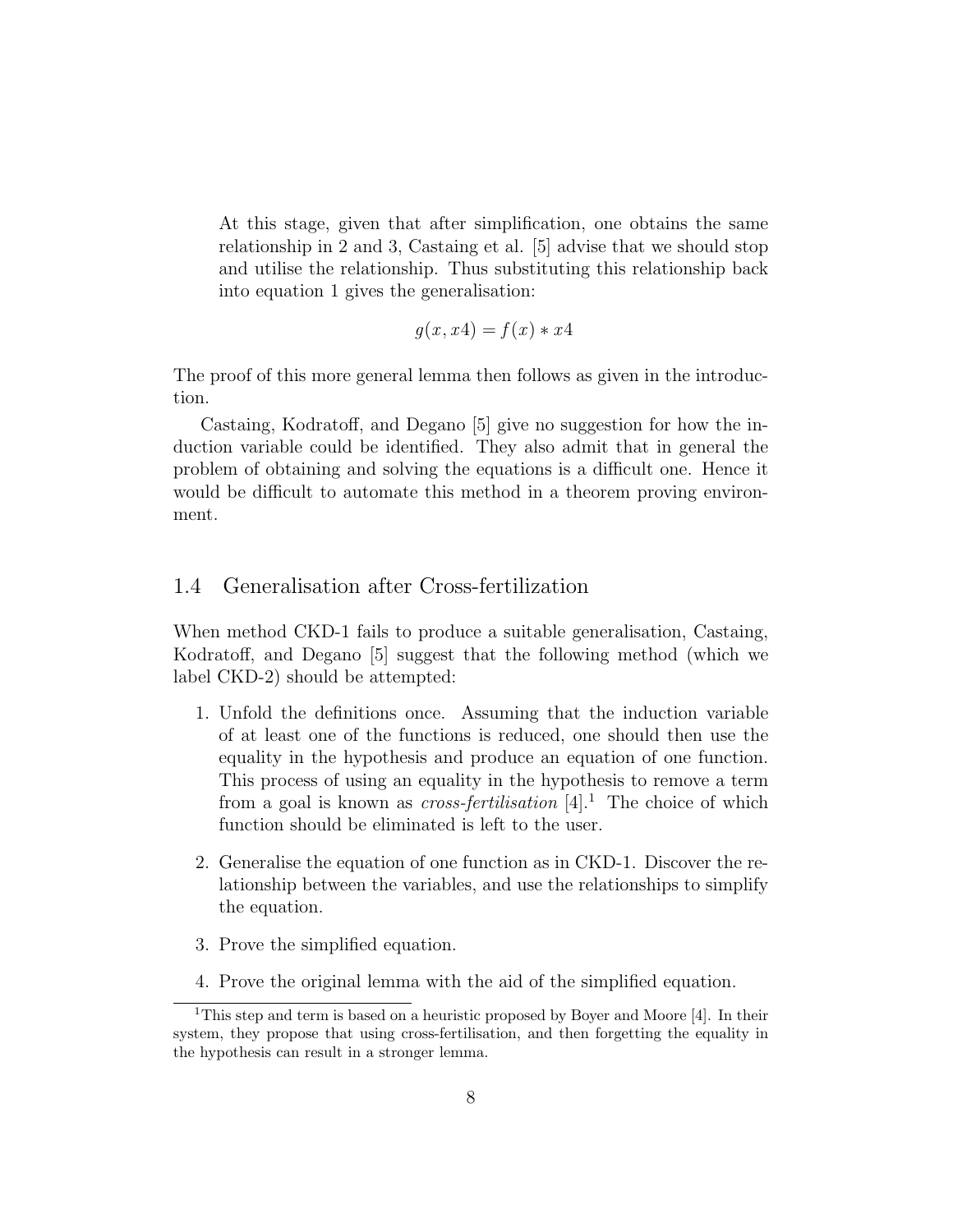#### Example: fibo

Consider the following functions which are both intended to compute the  $n^{th}$  fibonacci number:

$$
fib: \mathbf{N} \to \mathbf{N}
$$
  

$$
fib(x) \triangleq \text{if } (x = 0) \text{ or } (x = 1)
$$
  
**then 1**  
**else** 
$$
fib(x-1) + fib(x-2)
$$

$$
fibo: \mathbf{N} \times \mathbf{N} \to \mathbf{N}
$$
  
\n
$$
fibo(x, z) \triangleq \text{ if } (x = 0) \text{ or } (x = 1)
$$
  
\nthen  $z + 1$   
\nelse  $fibo(x-1, fibo(x-2, z))$ 

Suppose the goal is to show that:

$$
fibo(x,0) = fib(x).
$$

Following the steps given:

1. Unfolding the definitions once and assuming  $x > 1$ :

$$
fibo(x-1, fibo(x-2, 0)) = fib(x-1) + fib(x-2)
$$

Now assuming the result is true for  $x-1$ , and  $x-2$  we obtain an equation of one function:

$$
fibo(x-1, fibo(x-2, 0)) = fibo(x-1, 0) + fibo(x-2, 0)
$$
\n(4)

2. Generalising:

$$
fibo(x-1, fibo(x-2, x2)) = fibo(x-1, x3) + fibo(x-2, x4)
$$
 (5)

3. Tracing this equation for  $x = 2$  we have:

$$
fibo(1, x2 + 1) = x3 + 1 + x4 + 1
$$

simplifying further gives:

$$
x2 + 2 = x3 + x4 + 2.
$$

We now substitute  $x3 + x4$  for  $x2$  in equation 5 to obtain:

$$
fibo(x-1, fibo(x-2, x3+x4)) = fibo(x-1, x3) + fibo(x-2, x4)
$$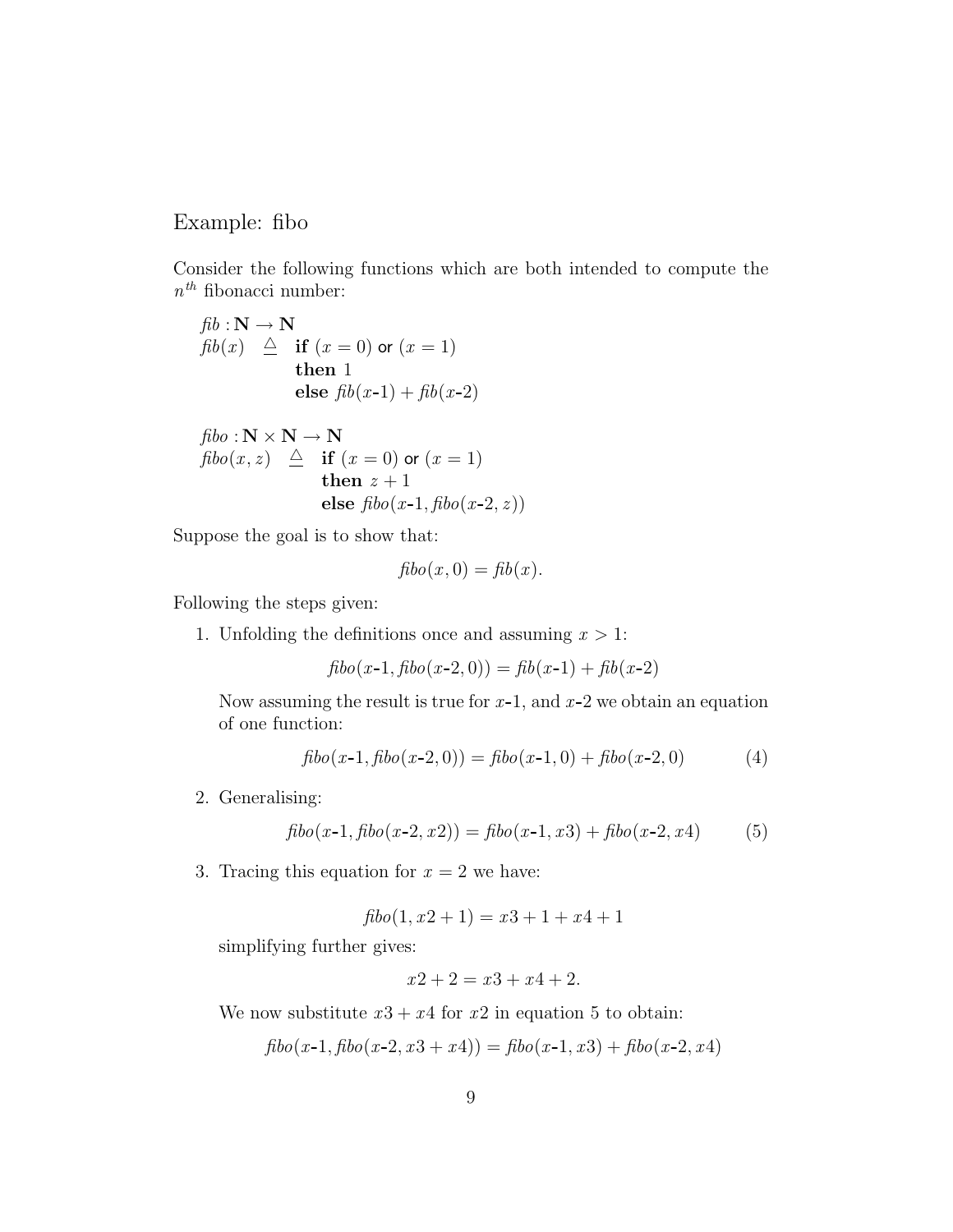Now, if we can prove this equation, we can use it to prove equation 4 by substituting 0 for  $x3$  and  $x4$ . Further, since the base case for the original lemma holds, the original lemma would follow by induction. Thus, unlike CKD-1, this method normally requires two inductive proofs once the generalisation has been obtained. For this example, it also means that we do not obtain the more natural generalisation:

$$
f\mathbf{b}o(x,z) = f\mathbf{b}(x) + z
$$

#### 1.5 Generalisation of Primary Terms

Boyer and Moore's approach considers all the subterms of a lemma as potentially generalisable. Aubin [6], however, constrains the subterms to be only the primary terms of the lemma. The primary terms are defined as those terms that are encountered in a call-by-need evaluation of the lemma. The call-by-need [7] evaluation is defined as those terms that are needed in a leftmost-outermost evaluation. That is, when possible we unfold the left-most function symbol. If we are unable to unfold the left-most symbol, then we repeat the process only on the arguments that are needed (i.e., those terms that occur as the condition of an if or at the head of case). The process stops on variables, or constants.

We can now summarise Aubin's approach, which we label Aubin-1, by the following steps:

- 1. Determine the primary terms that occur on the left and right hand sides of the lemma.
- 2. Select a primary term which occurs on both sides of the lemma.
- 3. Replace those primary terms in the lemma that are equal to the selected primary term by a new variable. The same new variable is used, so that unlike the approach taken in CKD-1, this step does not involve performing a wild generalisation.

Aubin recognises that several candidates may exist in the second step. Hence trial and error may be needed in making the selection. Aubin also recognises that an invalid generalisation may be produced, and suggests that the generalisations should be tested with examples before proceeding to carry out a proof.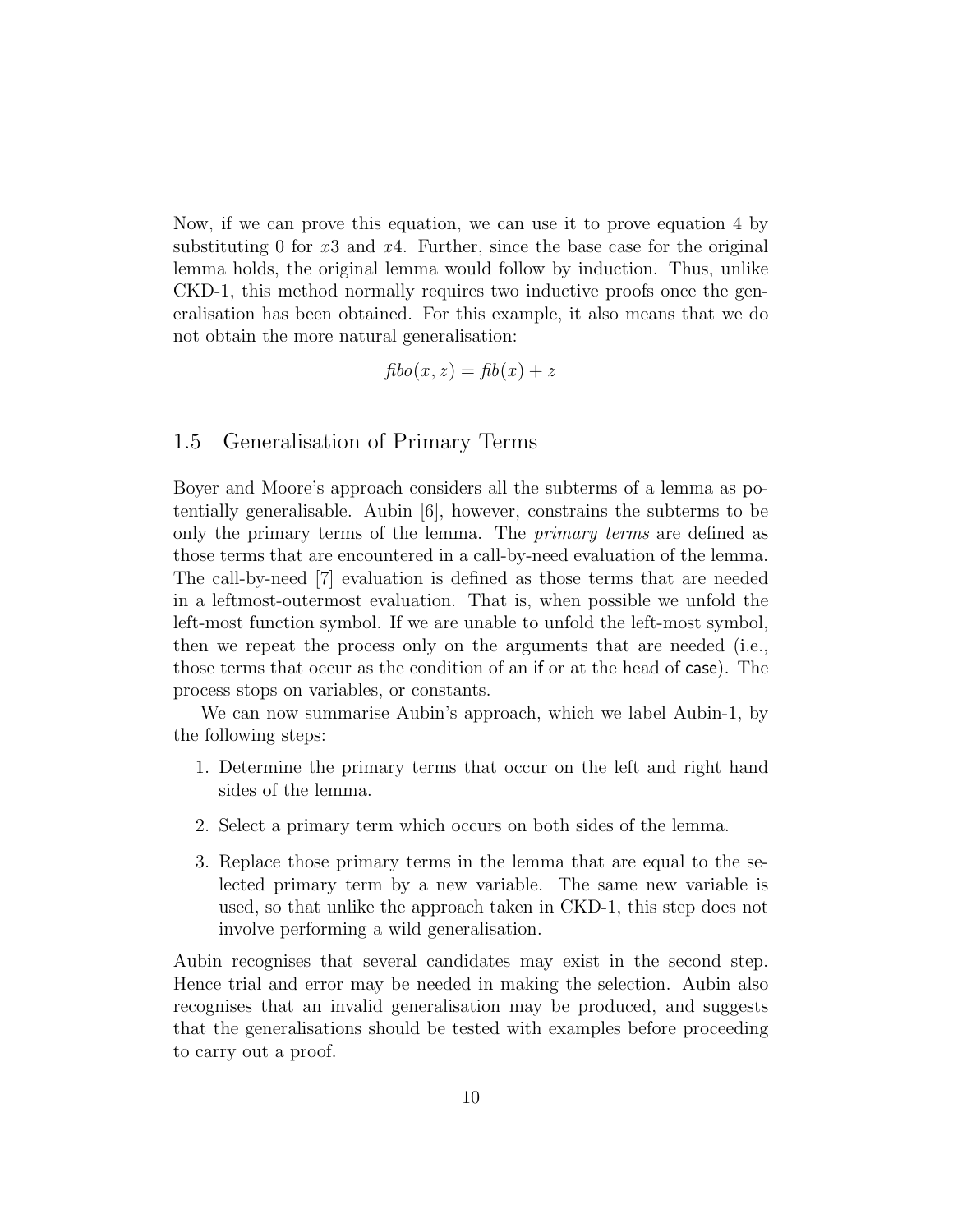#### Example: append-rev

Consider the lemma we gave earlier:

 $append(reverse(x), append(y, z)) = append(append(reverse(x), y), z)$ 

where the functions *append*, and *reverse* are as defined earlier. Aubin-1 proceeds as follows:

1. The primary terms on the left hand side are:

 ${reverse(x),x}.$ 

The primary terms on the right hand side are:

```
{append}(reverse(x), y), reverse(x), x}.
```
- 2. The common terms are:  $\{reverse(x),x\}$ .
- 3. It is possible that we may select the variable  $x$  as the term to be generalised. However, in this example, this simply results in the renaming of a variable without making the lemma any easier to prove. Hence, selecting the term  $reverse(x)$  gives a generalisation:

$$
append(append(v, y), z) = append(v, append(y, z))
$$

It is perhaps worth emphasising that this approach marks the primary terms to be replaced. That is, we do not simply generalise all the terms equivalent to the selected term.

#### Example: append-same

So for example, the lemma:

$$
append(j, append(j, j)) = append(append(j, j), j)
$$

generalises to:

$$
append(k, append(j, j)) = append(append(k, j), j)
$$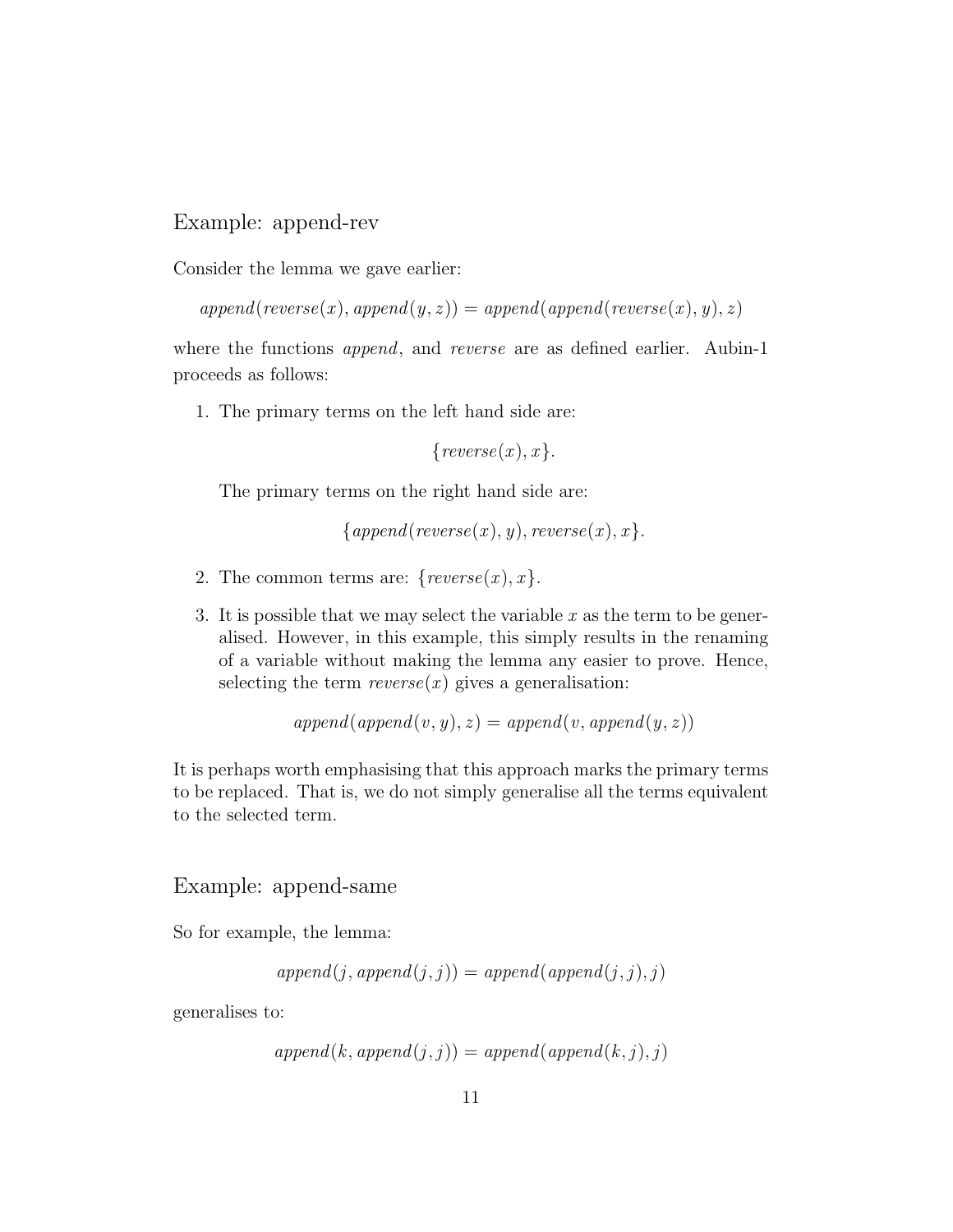since only the first and fourth occurrence of  $j$  are primary.

This example also illustrates the advantage of this method over Boyer and Moore's approach. The generalisation of minimal common subterms would result in the following invalid generalisation that claims that *append* is commutative:

$$
append(j, x) = append(x, j).
$$

#### 1.6 Generalisation of Constants

Aubin's method of generalising primary terms does not work for problems like the fibo example that was presented above. In recognition of this, Aubin [6] suggests that such lemmas can often be massaged so that the constant occurs on both sides of the equality. The generalisation can then be obtained by replacing the constants with a variable. We label this method Aubin-2.

#### Example: fibo

$$
f\mathbf{b}o(x,0) = \mathbf{f}\mathbf{b}(x)
$$

can be massaged to:

$$
f\mathbf{b}o(x,0) = f\mathbf{b}(x) + 0
$$

which can be generalised to:

$$
fibo(x, m) = fib(x) + m.
$$

Aubin does not elaborate on this process of massaging. In this example, if one interprets massaging to mean the use of equality substitution with:

$$
y = y + 0
$$

then the following, incorrect form could also have resulted:

$$
fibo(x, 0) = fib(x + 0)
$$

$$
fibo(x, m) = fib(x + m).
$$

Aubin does, however, suggest that the generalisation heuristics may result in an invalid lemma, and that counter examples may be needed to eliminate such cases.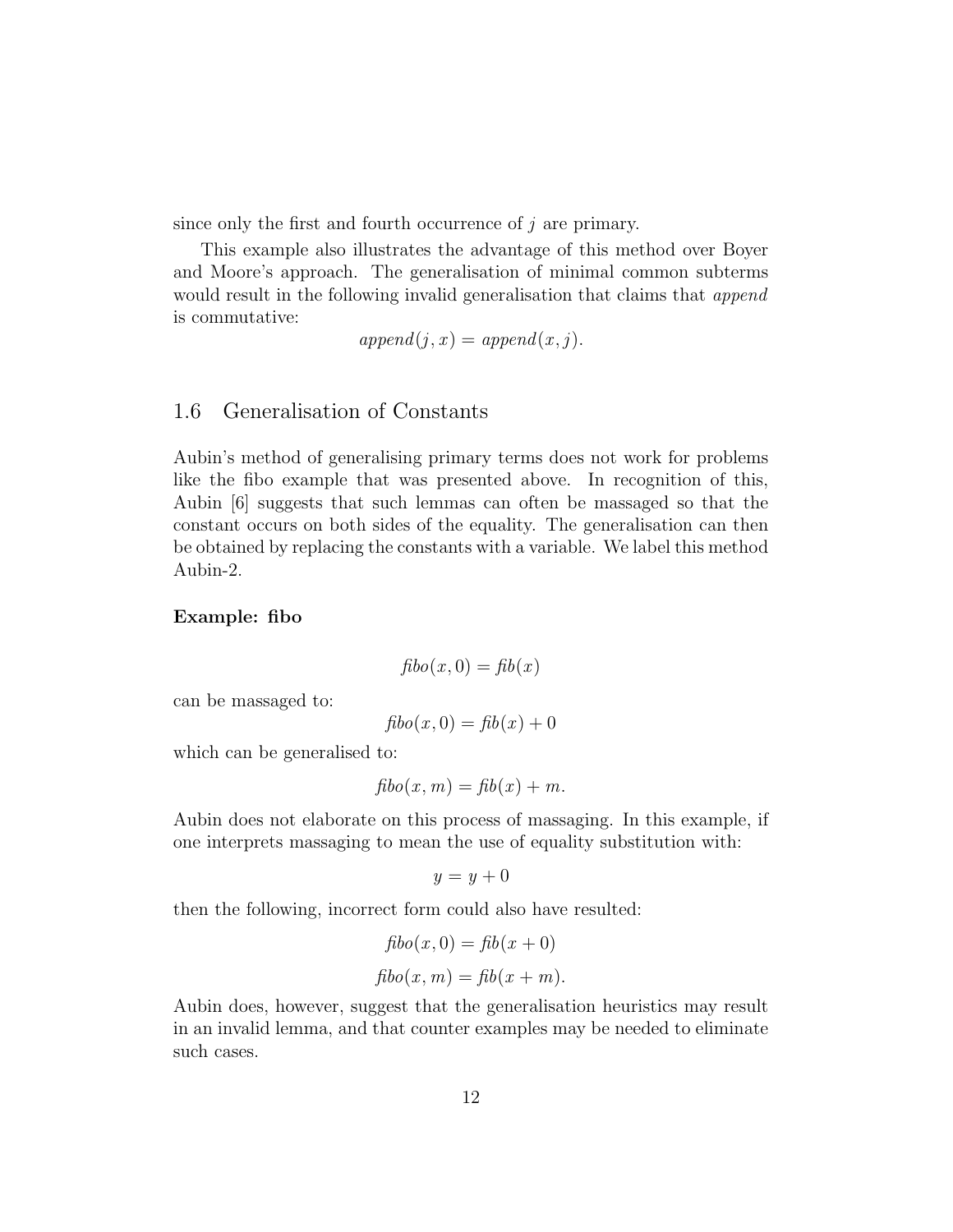## 2 Evaluation of existing methods

In this Section, we evaluate the existing methods described in the previous Section in order to provide a better understanding of their applicability. In order to evaluate the applicability of the existing methods, we have tested them on several examples. Most of the examples are translated from the literature. Table 1 summarises the results of applying the methods to various examples. These examples can be found either in the paper or in the Appendix. A tick in the Table indicates that the method works on the example, and a cross means that the method fails. A delta marks those situations in which some additional information is required for a method to succeed. Thus, the deltas in the Aubin-2 column are present because it requires a process of massaging, and the delta in the BM column marks an occasion when an invariant property needs to be specified before generalisation. The table shows that

The table shows that:

- there is some overlap between the methods;
- none of the methods is always successful;
- there are examples for which none of the methods work.

It would therefore be naive simply to provide all these heuristics in a theorem proving environment. Hence, our aim now is to gain a better understanding of the applicability of these methods in order to identify a good subset of the heuristics that will cover most of the examples. The first point to note from this Table is that three of the methods, CKD-1, CKD-2 and Aubin-2, are most successful when generalising lemmas that express the equivalence between an accumulator version of a function and a divide-and-conquer version of a function. For example, these three methods succeed in generalising the 'reverse' example:

For example, these three methods succeed in generalising:

$$
reverse(l) = reversea(l, [])
$$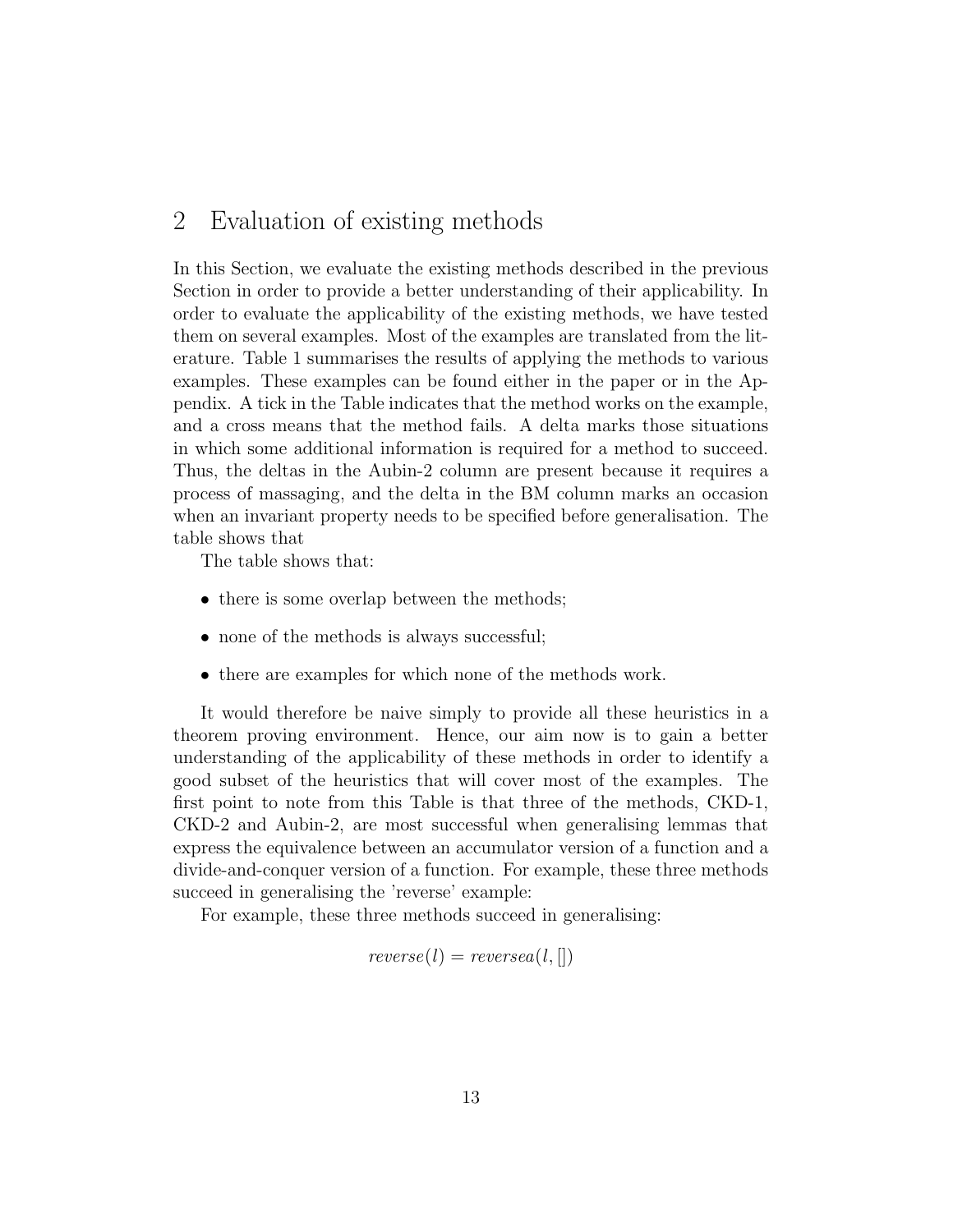| Example     | $C-K-D-1$ | $C-K-D-2$ | Aubin-1  | Aubin-2  | ΒM       |
|-------------|-----------|-----------|----------|----------|----------|
| fact        |           |           | X        |          | X        |
| fibo        | ×         |           | $\times$ |          | $\times$ |
| exp3        |           |           | $\times$ |          | $\times$ |
| append-same | ×         | ×         |          | $\times$ | $\times$ |
| reverse     |           |           | X        | Э        | $\times$ |
| append-rev  | ×         | X         |          | $\times$ |          |
| length      | $\times$  | $\times$  | X        | $\times$ |          |
| gcd         | $\times$  | X         | $\times$ | $\times$ | $\times$ |
| nines       | $\times$  | X         | X        | $\times$ | $\times$ |
| nsquareprop | $\times$  | X         | X        | д        | $\times$ |
| elemsofrev  | X         | $\times$  | X        | $\times$ | $\times$ |
| rangebt     | $\times$  | X         | X        | $\times$ | $\times$ |

Table 1: Applicability of methods on examples

#### where

 $reverse: X^* \to X^*$ reverse(l)  $\triangleq$  if  $l = []$ then  $|$ else  $append(reverse(\mathbf{tl} \, l), [\mathbf{hd} \, l])$ 

 $reversea: X^* \times X^* \to X^*$ reversea $(x, y) \triangleq$  if  $x = []$ then y else  $reversea(t1 x, cons(hd x, y))$ 

In general, the functions involved in these examples can be expressed in the form:

$$
f(x) \triangleq \textbf{if } b(x) \n \textbf{then } k \n \textbf{else } h(f(p(x)), t(x))
$$

$$
g(x, y) \triangleq \textbf{if } b(x) \n\textbf{then } y \n\textbf{else } g(p(x), h(t(x), y))
$$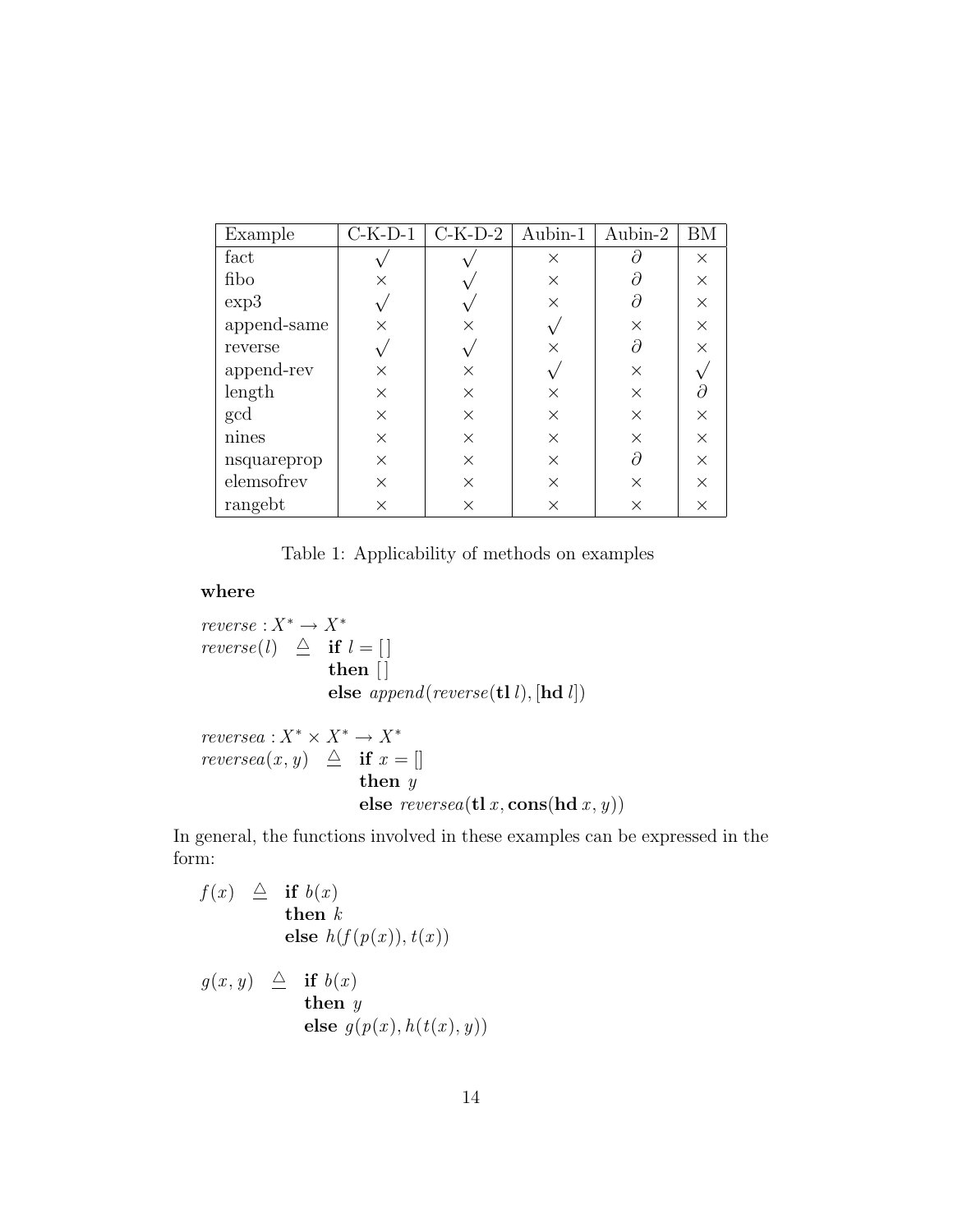where f, g, p, h, t are functions with an appropriate signature, b is a boolean function, and  $k$  is a constant.

For instance, the above example is obtained as follows:

 $h(x, y) \triangleq append(x, y)$  $p(x) \triangleq$  tl x  $t(x) \triangleq$  [hd x]  $b(x) \triangleq x = [$ .

Then if we take  $k$  as  $\lfloor \cdot \rfloor$  we obtain *reverse* immediately. We obtain *reversea* by using the following simple property of append:

$$
append([x], y) = cons(x, y).
$$

As the following lemma shows, the success of these methods on this class of examples is not too surprising.

#### Lemma

Given the above class of functions f and g and the following:

- 1. h is associative;
- 2. there exists a k such that  $h(k, y) = h(y, k)$  for all y;
- 3. there is a y such that  $h(f(x), y) = f(x);$
- 4.  $p(x) \prec x$  for all x such that  $\neg b(x)$  where  $\prec$  is a well-founded ordering.

then we can conclude that

$$
f(x) = g(x, k) \tag{6}
$$

A proof of this lemma, together with a similar result covering the 'fibo' example, can be found in [8] and similar lemmas can also be found in [9, 10]. Hence for such cases, in which CKD-1, CKD-2 and Aubin-2 are particularly successful, it seems more appropriate to use this result instead of heuristics,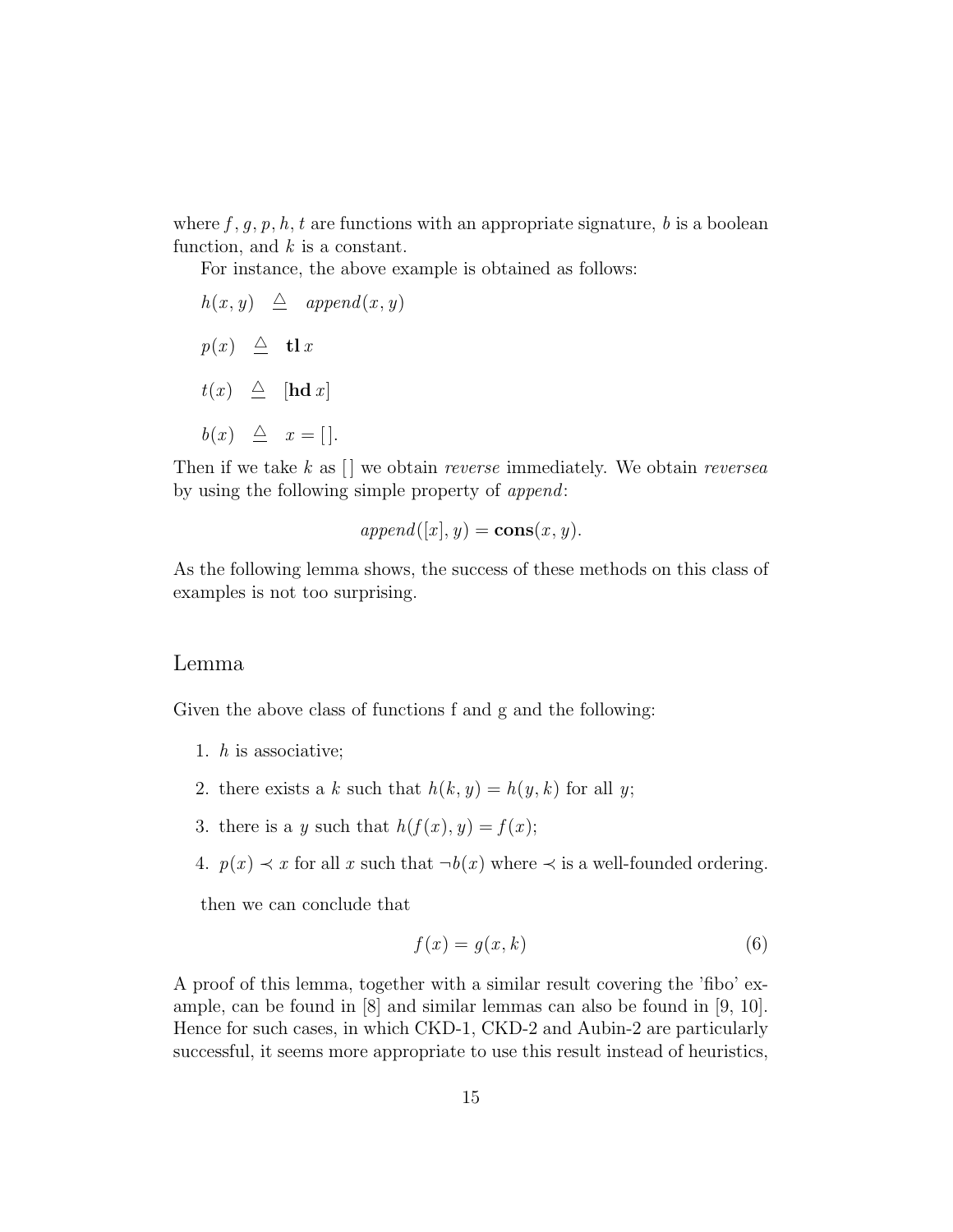| Example     | $CKD-1$  | $\rm{CKD-2}$ | Aubin-1  | Aubin-2 |  |
|-------------|----------|--------------|----------|---------|--|
| append-same | $\times$ | ×            |          | ×       |  |
| append-rev  | $\times$ | ×            |          | ×       |  |
| length      | $\times$ | $\times$     | $\times$ |         |  |
| gcd         | $\times$ | $\times$     | $\times$ |         |  |
| nines       | $\times$ | $\times$     | $\times$ |         |  |
| nsquareprop | $\times$ | $\times$     | $\times$ |         |  |
| elemsofrev  | $\times$ | ×            | ×        |         |  |
| rangebt     | $\times$ | $\times$     | ×        |         |  |

Table 2: Remaining examples

i.e. we only need to show that the requirements hold in order to conclude that equation 6 holds. Omitting this class of examples from further consideration leaves us to analyse the examples in Table 2.

From Table 2 we note that CKD-1 and CKD-2 do not work for any of the remaining examples. Furthermore, Castaing et al. [11] do not provide examples to demonstrate that their methods work for examples that are not in this class.t We therefore remove these techniques from further consideration. The other methods are able to cover four of the eight remaining examples. We can group into two categories the examples for which none of the methods works:

- A closer look at the 'elemsofrev' and 'rangebt' examples (see the Appendix) shows that they are both properties of accumulator functions. As with all the examples, their frequency of occurrence in practice is unknown. Nonetheless, as the given examples show, such problems do exist and are realistic. Furthermore, it is known that accumulator functions are an important class of functions as they are often more efficient than their divide-andconquer equivalents (e.g. tail recursion optimisation in Prolog [12]). It would therefore be a useful area of future research to attempt to develop a heuristic that can generalise such problems.
- None of the approaches is capable of generalising the 'nines' and the 'gcd' examples, given in the Appendix. The manner in which they are generalised appears to require too much ingenuity and is too specific to suggest a useful method of generalisation (readers can find a closer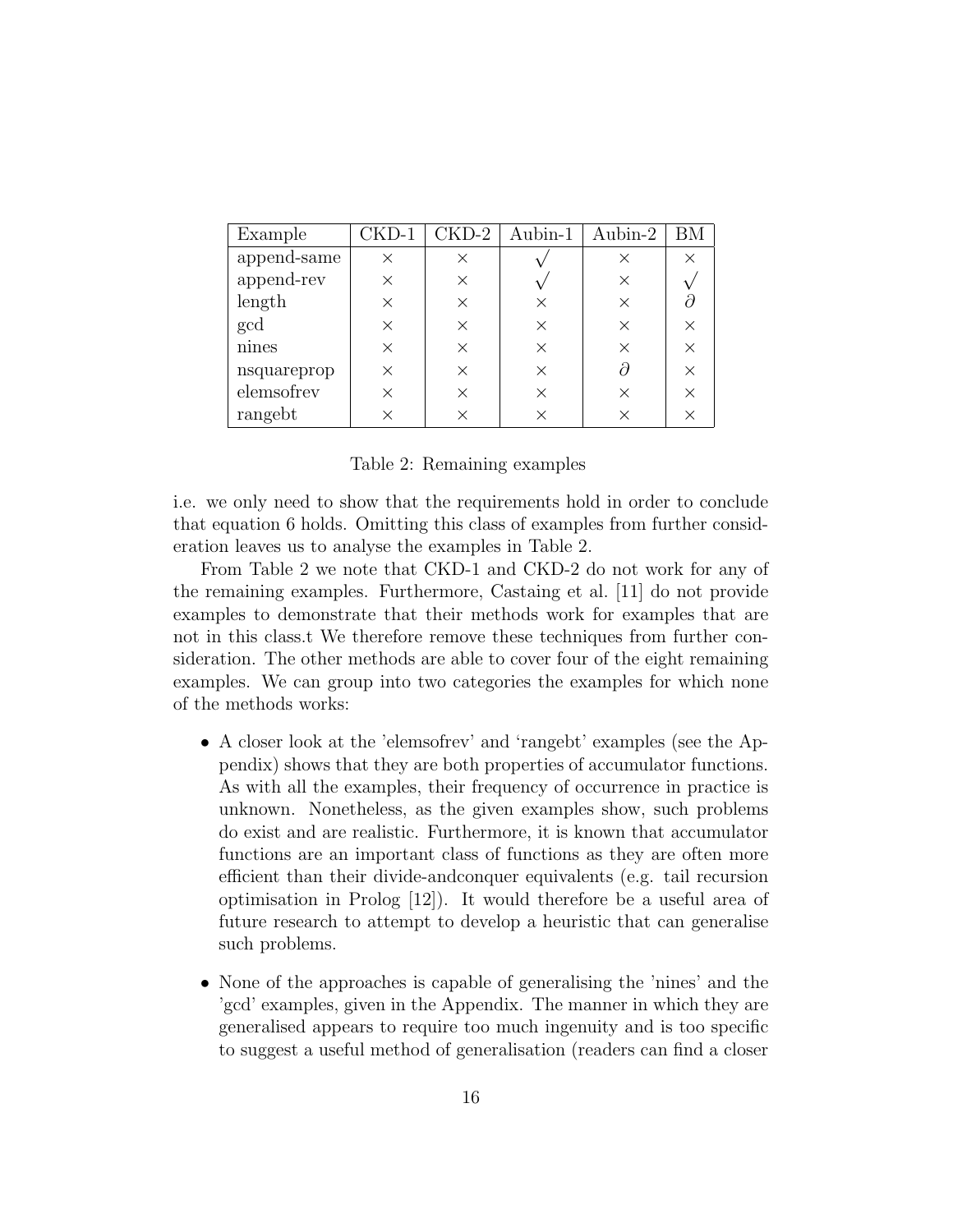examination of these problems in the technical report [8]).

## 3 Conclusions and further work

We have described existing methods of generalisation. These methods have been tried on several examples. None of the methods worked on all the examples. Indeed, there are examples for which none of the methods work. The success of a particular method depends on the kind of functions involved in the lemma. We have shown that the examples for which the methods CKD-1, CKD-2 and Aubin-2 are particularly suc-cessful form a well defined class of problems. We have shown that their success on lemmas in this class is not surprising because such lemmas are true subject to some requirements. We have identified a class of problems, called properties of accumulator functions, for which the existing methods fail. This class, together with the generalisation of the 'gcd' and 'nines' problem mentioned in the Appendix, remains the subject of future work.

## 4 Bibliographic Remarks

Our study has included an examination of the heuristics of Castaing et al.[5]. Castaing [11] describes the use of a generalisation heuristic in their theorem proving system based on rewriting [13]. The heuristic used is based on the method CKD-1 but also utilises Aubin's scheme of identifying primary variables. Castaing also describes the steps that correspond to Aubin-2, and Boyer and Moore's cross-fertilisation heuristic. The process of unfolding definitions in a lemma and then using the induction hypothesis is the basis of a number of program transformation and synthesis systems [14, 15, 16]. It is therefore not surprising that these systems also need to use some degree of generalisation. For example, systems based on Burstall and Darlington's [17] fold/unfold program transformation method [15] often require inventive definitions before being able to transform programs to their efficient counterpart. In the case of producing accumulator versions of programs from divide-and-conquer versions, these turn out to be the generalisations that we describe. A deeper understanding of the generalisation of properties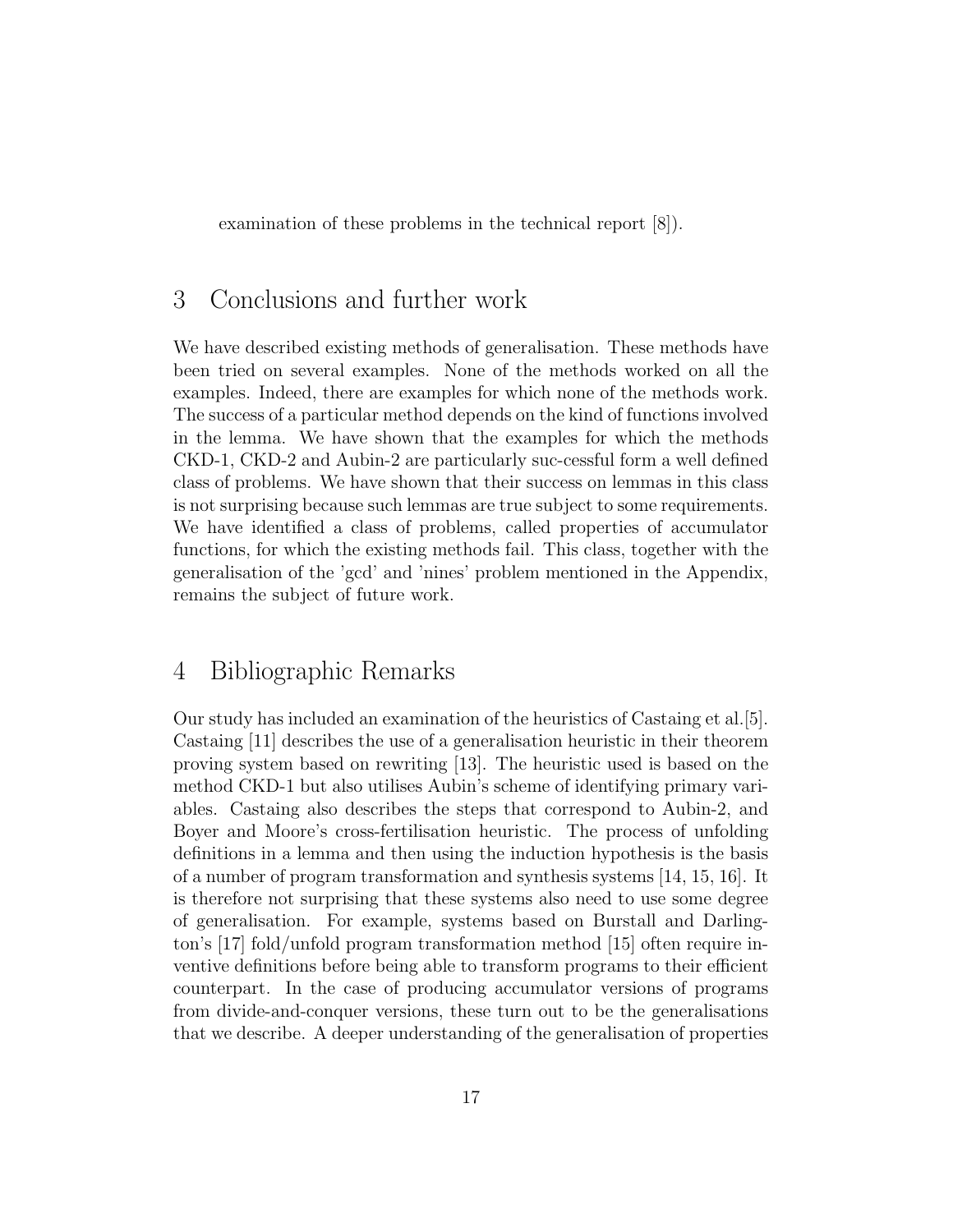of accumulator functions is provided in Vadera [8]. We show that, under some requirements, we can guarantee the generalisation of such problems. However, the requirements make the approach difficult to automate as a general heuristic. Some interesting, but more esoteric, generalisation problems for which the existing methods fail can also be found [8]. Hesketh's thesis [18] takes a failure-driven approach to generalisation. A proof step that is stuck is first analysed to identify the offending subterms. Meta functions are then inserted in a speculative manner around the offending sub-terms in the hope that the proof will progress further. These meta functions take the form  $F_{-i}(t, a)$ , where t is an offending subterm and a is a new variable.The meta functions are restricted to be projections on the first argument (no generalisation), projections on to the second argument (generalisation by replacing a term by a variable), or of the form  $f(t, a)$ where  $f$  is a constant function (to enable insertion of accumulator functions). Subsequent proof steps may then result in the identification of the meta functions by a restricted form of higher order unification with existing lemmas or the induction hypothesis. In the context of this paper, Hesketh's approach does not aim to provide a class of generalisation problems for which it will succeed. Indeed, the approach requires the use of a tentative search strategy as the meta functions may be inserted in an inappropriate place or may need to be inserted at an earlier proof step. The success of the approach also depends on the prior availability of appropriate lemmas that enable the identification of the meta functions. In the broader context, to which the thesis is addressed, the approach provides a unifying framework that uses failure to guide generalisation. Unlike the approaches presented in this paper, an important feature of Hesketh's approach is that a generalisation is explicitly motivated by failure. Generalisation is also useful in revolution-based theorem provers. The Karlsruhe Induction Theorem Proving System based on resolution and paramodulation also uses existing generalisation heuristics [19, 20].

## 5 Acknowledgements

The author would like to thank Tim Clement for his help and encouragement of this research; and Richard Moore and Bob Fields for help with mural as it was being developed.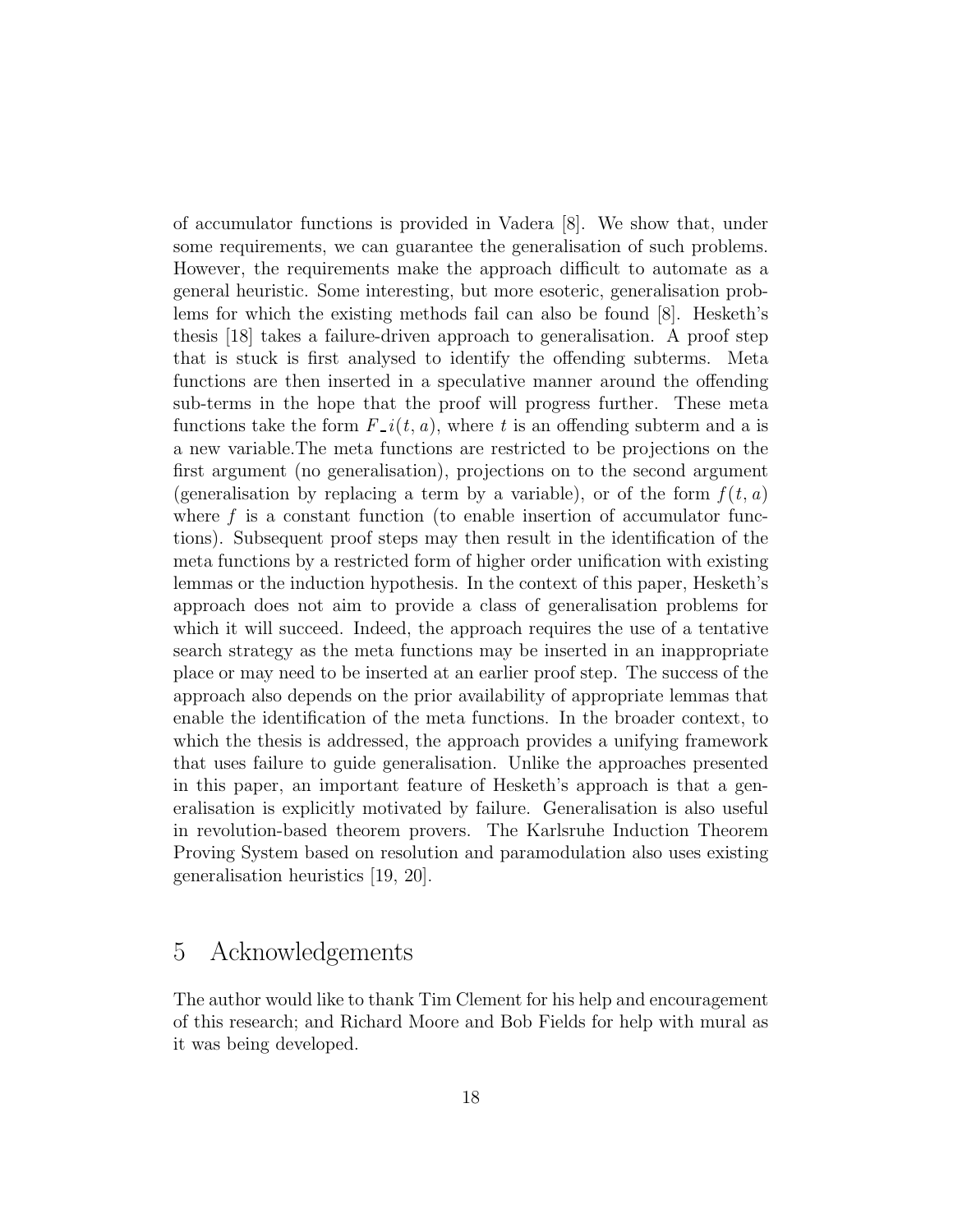## A Appendix: List of problems

Example: exp3 (Manna and Waldinger [21]) Show  $exp3(x, n, 1) = exp(x, n)$  where

 $exp : \mathbf{N} \times \mathbf{N} \rightarrow \mathbf{N}$  $exp(x, n) \triangleq$  if  $n = 0$  then 1 else  $exp(x, n-1) * x$ 

 $exp3: N \times N \times N \rightarrow N$  $exp3(x, n, z) \triangleq$  if  $n = 0$  then z else  $exp3(x, n-1, z * x)$ 

Example: length (Bundy [22])

Show  $length(lenath(x)) = length(x)$  where

 $length: X^* \to \textbf{nil}^*$ length(x)  $\triangleq$  if  $x = []$  then  $[]$  else cons(nil, length(tlx))

#### Example: gcd (Manna and Waldinger [21])

Show  $gcd(x, y)$  divides x where

 $\text{gcd}: \mathbf{N} \times \mathbf{N} \to \mathbf{N}$  $gcd(x, y) \triangleq$  if  $y = 0$  then x else  $gcd(y, rem(x, y))$ 

- divides  $\mathbf{N} \times \mathbf{N} \to \mathbf{B}$ x divides  $y \triangleq y$  rem  $x = 0$ 

Example: nines (Manna and Waldinger [21]) Show

 $\forall ns \in No \cdot 9 \; divides \; v(ns) \Rightarrow 9 \; divides \; sum(ns)$ 

where

$$
No = Digit^*
$$

 $Digit = \{0, 1, ..., 9\}$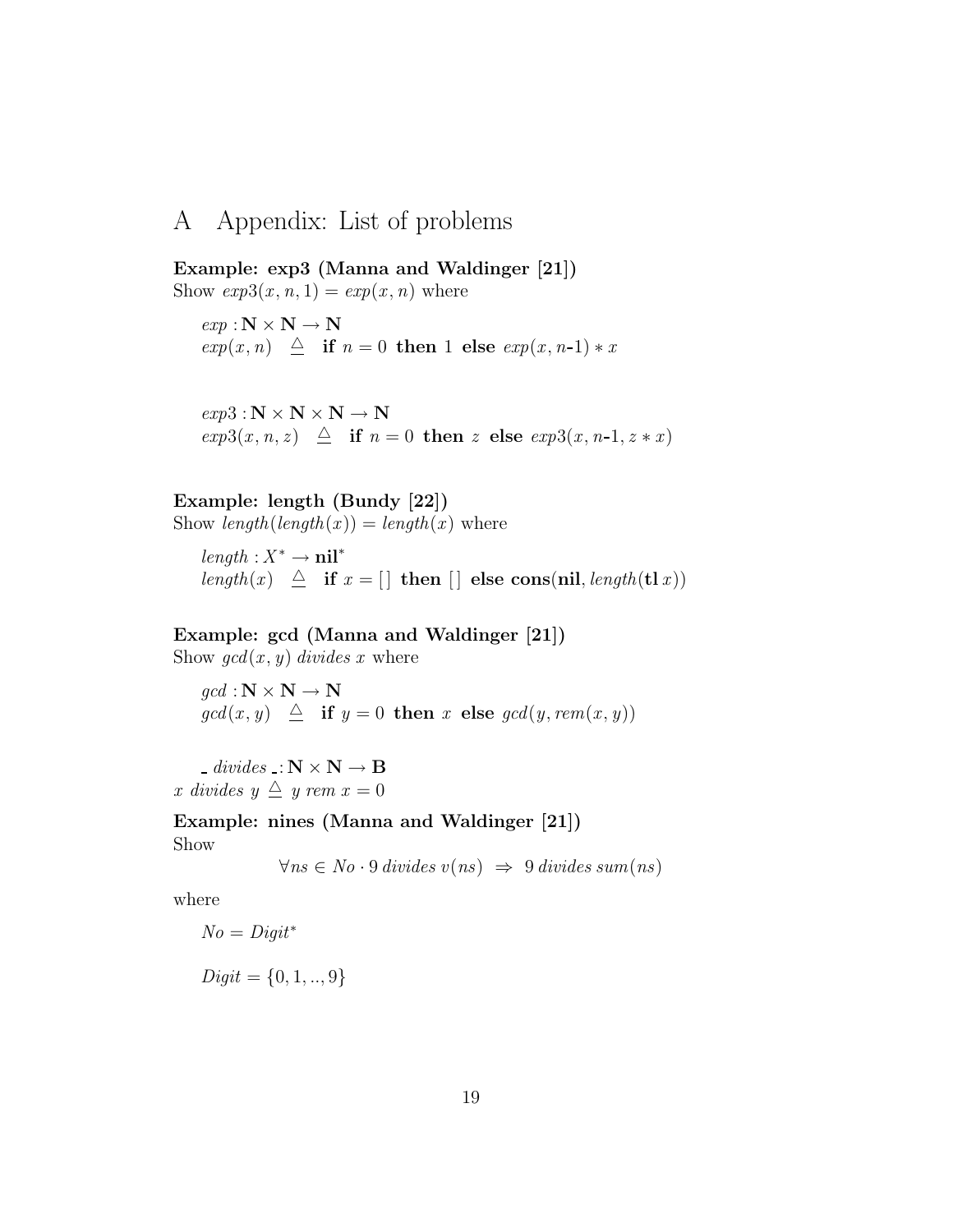$v: No \longrightarrow \mathbf{N}$  $v(ns) \triangleq$  if  $ns = []$ then 0 else let  $k = \text{len } ns-1$  in  $(hd \; ns) * 10^k + v(tl \; ns)$ 

 $sum : No \rightarrow \mathbf{N}$ sum(ns)  $\triangleq$  if ns = [] then 0 else hd ns + sum(tl ns)

#### Example: nsquareprop

Show  $g(n, 0) = n^2 + n$  where

$$
g: \mathbf{N} \times \mathbf{N} \to \mathbf{N}
$$
  

$$
g(i,j) \triangleq \text{if } i = 0 \text{ then } j \text{ else } g(i-1, 2*i+j)
$$

#### Example: elemsofrev

Show elems  $(greverse(l, [])) =$  elems  $(l)$  where:

 $greverse: X^* \times X^* \to X^*$ greverse $(l, a) \triangleq$  if  $l = []$  then a else greverse $(\text{tl } l, [\text{hd } l] \cap a)$ 

#### Example: rangebt

Show:

$$
grange(bt, x, y, [] = \{i \mid i \in returns(bt)i \geq xi \leq y\}
$$

where

$$
\begin{array}{l} \mathit{grange}: \mathit{Bt} \times \mathbf{N} \times \mathbf{N} \rightarrow \mathbf{N}^* \\ \mathit{grange}(\mathit{bt},x,y,a) \triangleq \\ \mathit{cases} \;\; \mathit{bt} \;\; \mathbf{of} \\ \quad \ \ \mathit{nil} \qquad \, \rightarrow a \\ \quad \ \ \mathit{mk-Node}(lt,v,rt) \rightarrow \mathbf{if} \; (y < v) \\ \quad \ \ \mathit{then} \; \mathit{grange}(lt,x,y,a) \\ \quad \ \ \mathit{else} \;\; \mathbf{if} \; (x > v) \\ \quad \ \ \mathit{then} \; \mathit{grange}(rt,x,y,a) \\ \quad \ \ \mathit{else} \;\; \mathit{grange}(lt,x,y,[v] \cap \mathit{grange}(rt,x,y,a)) \end{array}
$$

end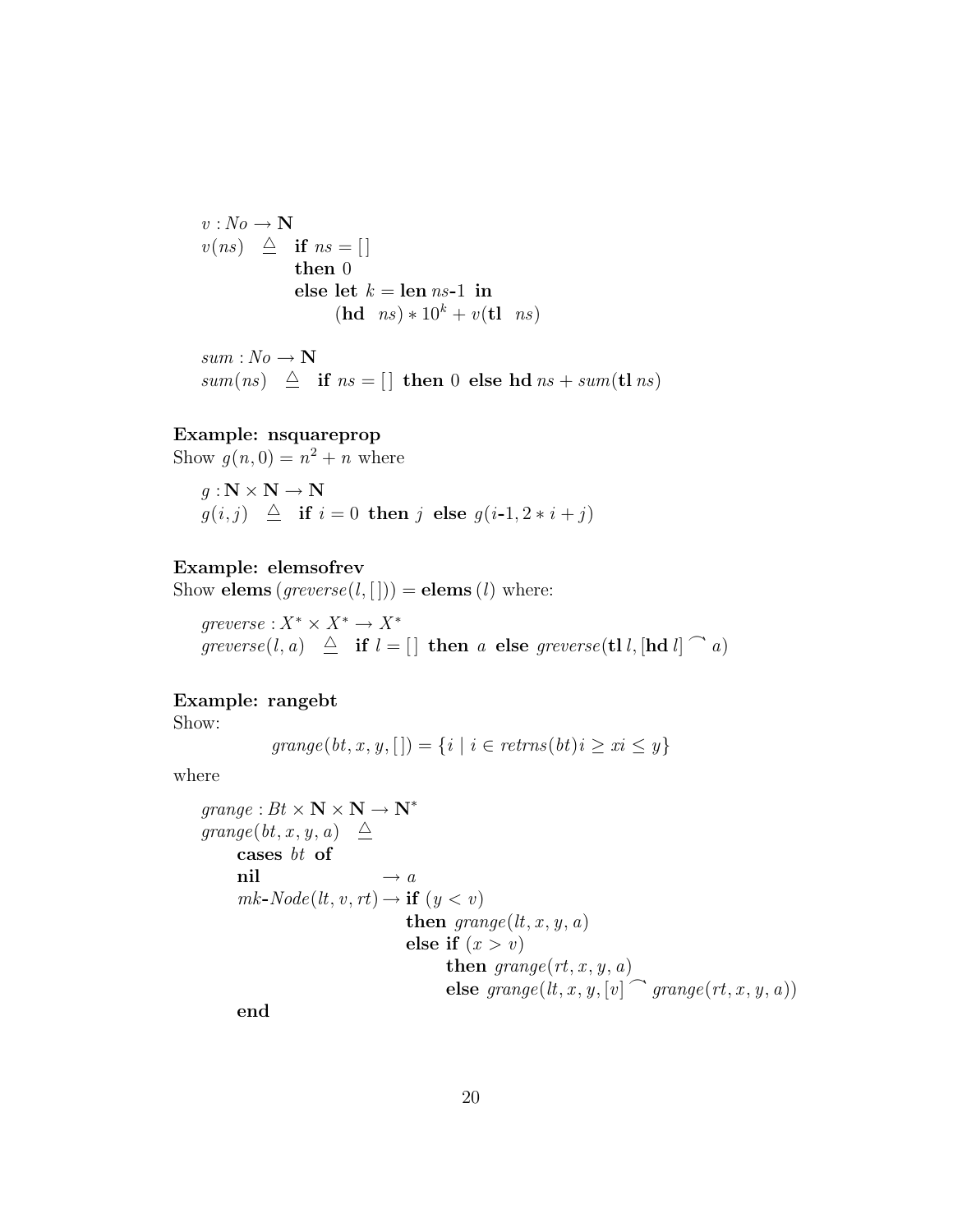## References

- [1] C. B. Jones. Systematic Software Development using VDM. Prentice Hall International, second edition, 1990.
- [2] George Polya. How to solve it. Princeton University Press, 1957. 2nd edition.
- [3] C. B. Jones. Software Development: A Rigourous Approach. Prentice Hall International, 1980.
- [4] Robert S. Boyer and J. Strother Moore. A Computational Logic. Academic Press, 1979.
- [5] J. Castaing, Y. Kodratoff, and P. Degano. Theorem proving by the study of example proof traces. In Alan W. Bierman, Gerard Guiho, and Yves Kodratoff, editors, Automatic Program Construction Techniques, pages 421–433. Macmillan, 1983.
- [6] R. Aubin. Mechanising structural induction II: Strategies. Theoretical Computer Science, 9:347–361, 1979.
- [7] Z. Manna et al. Inductive methods for proving properties of programs. CACM, 16(8), 1973.
- [8] Sunil Vadera. Generlisation for induction. Technical report, Univ. of Manchester Tech Report, UMCS-93-6-8, 1993.
- [9] Marvin C. Paul. A Recursion Transformation framework. Wiley, 1987.
- [10] Peter Pepper. A simple calculus for program transformation. Science of Programming, 9(3):221–262, 1987.
- [11] J. Castaing. How to facilitate the proof of theorems by using inductionmatching and by generalisation. In Proceedings of the ninth international joint conference on Artificial Intelligence, pages 1208–1213, 1985.
- [12] Tony Dodd. An Advanced Logic Programming Language: Prolog-2 User Guide. Intellect, 1990.